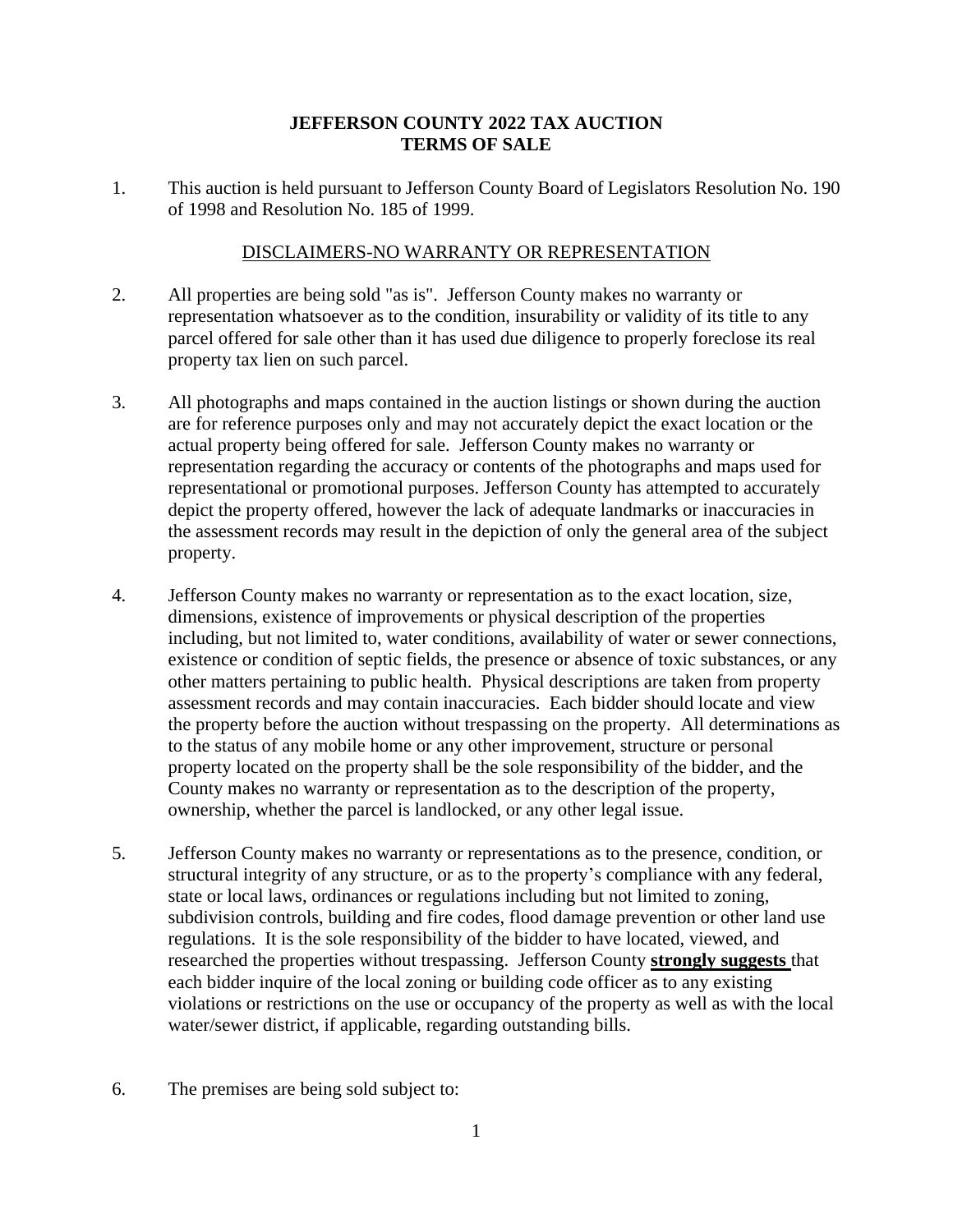- a. Rights of the public and others in and to any part of the premises that lies within the bounds of any street, alley or highway, restrictions and easements of record;
- b. Any state of facts that an accurate, currently dated survey may disclose;
- c. The right of redemption of the United States of America, including any and all liens of the IRS, where applicable.
- d. Any mortgage or lien which is non-dischargeable in property tax foreclosure proceeding pursuant to statute or order of a court of competent jurisdiction, which may include mortgages or liens held by the federal or state governments, or governmental corporations or authorities (including but not limited to water or sewer districts);
- e. Non-dischargeable interests, if any, of persons in the Armed Forces of the United States and/or interests of the United States or New York State Governments as may be specified by federal or State statute. rule or regulation.
- f. Any tenancies, possessory interests and/or leases affecting the parcel. No representations are made by the County in that regard, and it shall be the exclusive obligation of the buyer to determine the existence and status of such interests and legal rights relative thereto;
- g. Environmental condition of the property.

Jefferson County makes no warranty, representation or assurance as to the foregoing classes of interest, easement, license, right of way or non-dischargeable right, interest or obligation. The County will not provide access to the buildings located on the premises for the purpose of inspection of the condition or for any other purpose. **The successful bidders shall have NO right of inspection prior to payment of purchase price and recording of deed, as all properties are sold "as is" as of the date of the recording of title.**

Buyer, by signing the Bidder's Certification and Contract of Sale, agrees to indemnify and hold harmless, Jefferson County and its officers, employees, agents and representatives, from and against any and all liability, suits, consent orders, administrative actions and claims, including reasonable attorney's fees arising from environmental condition of the property including, but not limited to, the Comprehensive Environmental Response, Compensation and Liability Act of 1980, (CERCLA.) 42 U.S.C. § 9601, et seq., or any breach of these Terms of Sale.

- 7. Any information provided by an officer, employee or agent of the County relating directly or indirectly to offered parcels is subject to the disclaimers set forth in the Contract of Sale and these Terms of Sale.
- 8. In no event will the County's legal responsibility related directly or indirectly to the sale of any property be greater than the bid amount paid to the County by a successful bidder.
- 9. Risk of loss by fire, vandalism or other cause (except taking under the power of eminent domain) between the time of the sale and the time of the deed delivery is assumed by the buyer.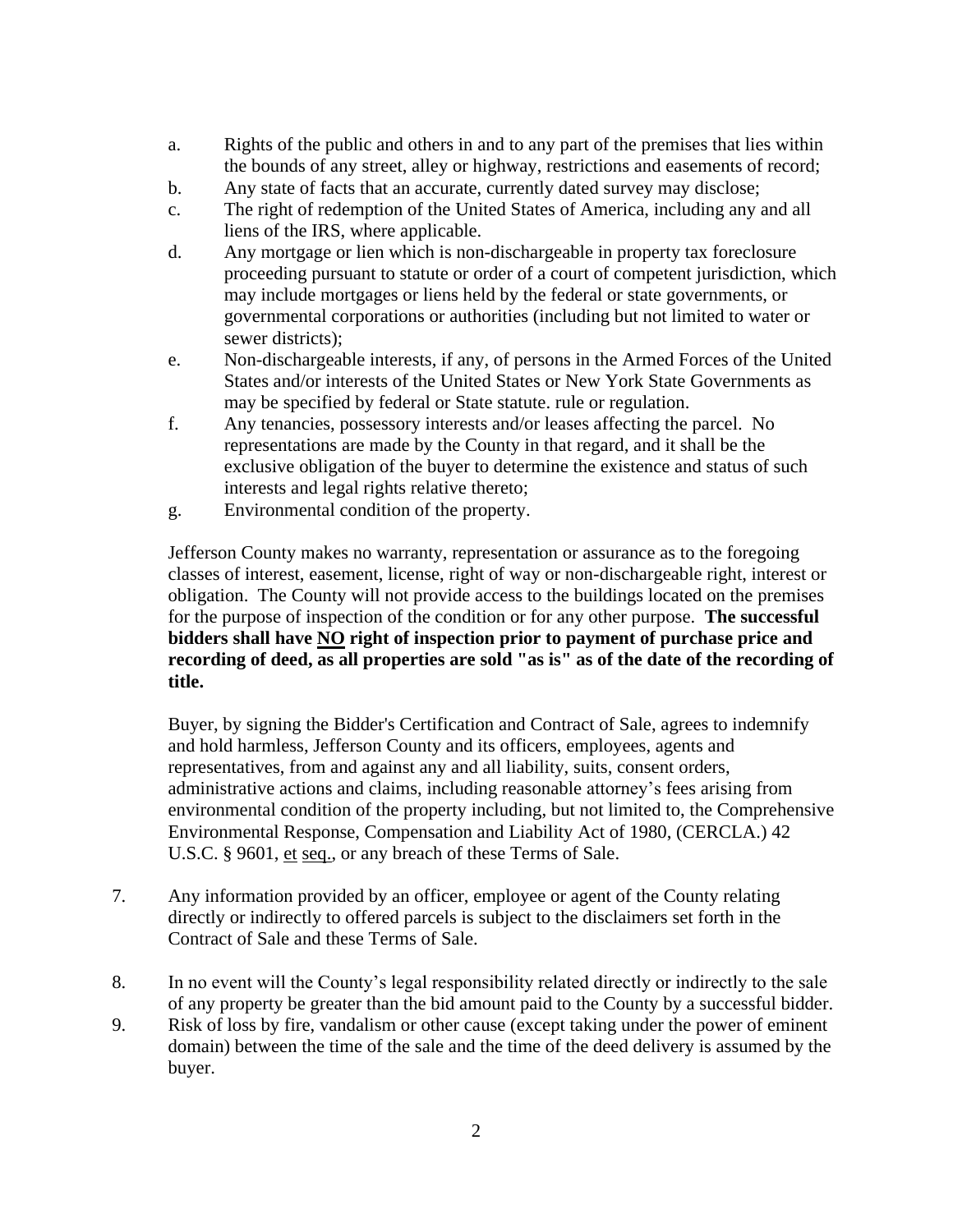## AUCTION PROCEDURES AND CONVEYANCE TERMS

- 10. All prospective bidders must register online through [www.brzostek.com](http://www.brzostek.com/) and follow the registration instructions on the Proxibid platform. There is NO in person auction. The tax auction will be conducted ENTIRELY ONLINE IN TWO SESSIONS: Session One will commence at 9:00 AM on June 21, 2022, and continue until the beginning of Session Two. During this period bids will be received online at [www.brzostek.com.](http://www.brzostek.com./) Session Two is a on online virtual-live auction and will commence at 9:00 AM on June 28, 2022, at [www.brzostek.com.](http://www.brzostek.com./) Parcels will be auctioned alphabetically by town name, then numerically be tax map number. The minimum bid/opening bid for each parcel will be the highest bid received during session one. The highest bid received during the second session will be the winning bidder.
- 11. The Tax Enforcement Officer reserves the right to withdraw from the sale any of the parcels listed and may, at his option, group one or more parcels into one sale; and properties may, at the option of the County be restored to the list of future auctions, sold in another manner, or retained by the County. The Board of Legislators has reserved the right to establish minimum bids, and if such right is exercised, that fact shall be disclosed prior to bidding.
- 12. The auctioneer shall have the authority to resolve any disputes, which may arise between bidders and may immediately re-offer the parcel for sale to the highest bidder upon resolution of disputes.
- 13. If the successful bidder fails to accept the sale, at the discretion of the Tax Enforcement Officer, the property may be offered to the next highest bidder or re-offered for bids. At the time of the auction, the buyer shall provide the name(s) (maximum of two, with same surname), address, social security number or federal employer identification number of **every person or legal entity**, whose name is to appear on the deed, together with such other information as the County may require to facilitate the transfer. The information given at that time will be the information used on the quitclaim deed. Any changes or additions shall be the sole responsibility and expense of the buyer, to be accomplished by a separate recording after the closing and recording the deed generated by the auction sale.

Any successful bidder wishing to record title to a one to four family dwelling unit in a single or multi-member LLC must disclose documentation that identifies all members, managers, and other authorized persons of the LLC. If any member of the LLC is itself and LLC or other business entity, a list of all shareholders, directors, officers, members, managers, and/or partners of that LLC or other business entity must also be provided until ultimate ownership by natural persons is disclosed. Any LLC and/or Power of Attorney paperwork **MUST** be attached to the Purchase Contract.

14. If for any reason a sale is not finalized, the Tax Enforcement Officer, or his designee, reserves the right, without formally re-auctioning the property, to offer the property to the next highest bidder.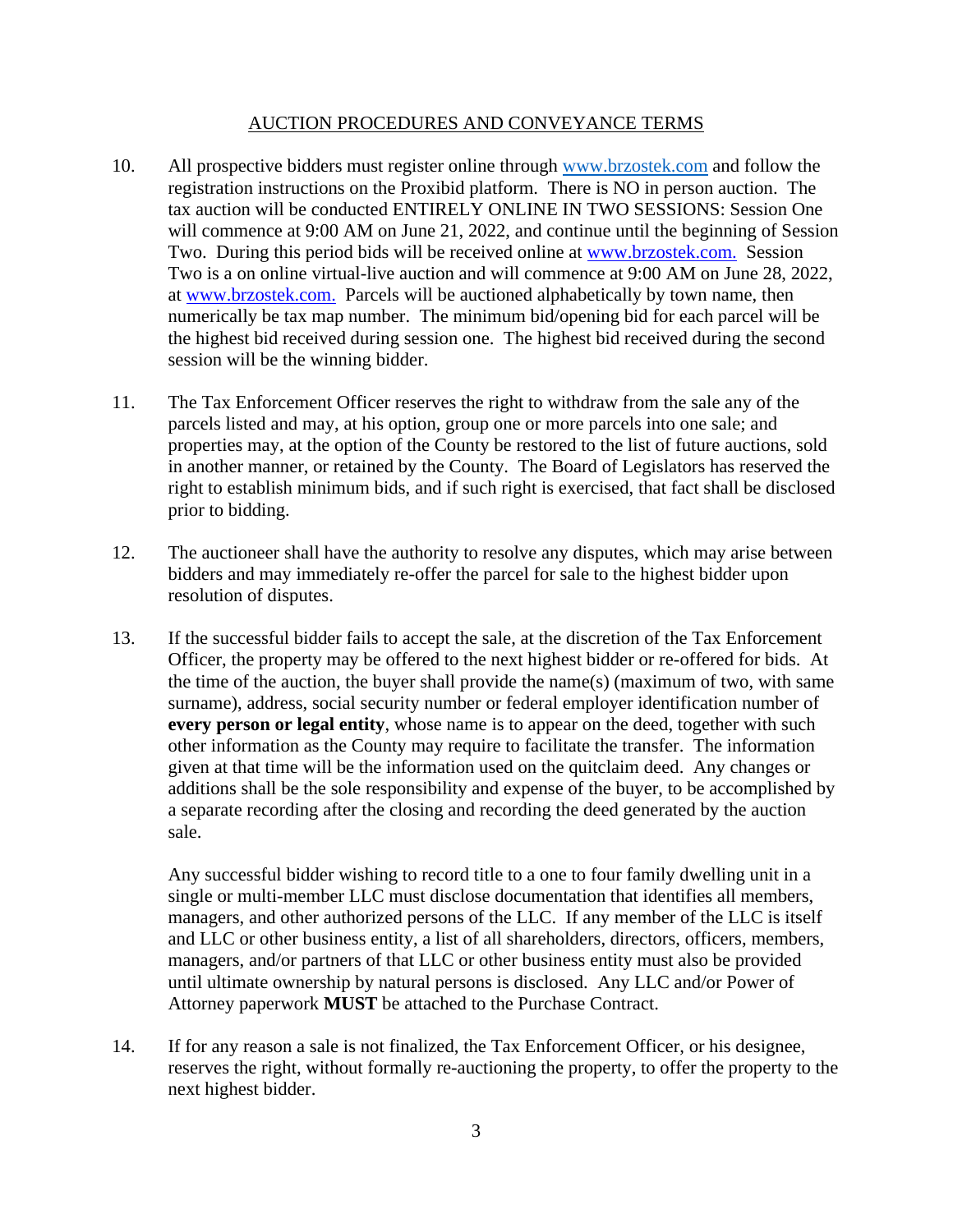- 15. A Buyer's Premium of 10% computed on the successful bid shall be paid to the County on each parcel purchased.
- 16. In addition to the amount of the bid and the Buyer's Premium, the Buyer shall pay at the time of auction both the transfer tax (\$2.00 per \$500 of sale price, with no transfer tax on sales under \$500), and a one-time administration fee of \$500.00 for each parcel purchased, which shall be applied to cover the recording fees and the County's legal costs for transfer.
- 17. The Buyer shall pay, by means of credit card, in addition to the foregoing, 25% of the total purchase price or \$1,000.00, whichever is greater, Buyers Premium of 10%, \$500.00 Administrative fee, immediately after the property is "struck down." If the bid is less than \$1,000.00, the entire amount of the bid, plus expenses of sale, must be paid.

If the down payment requirement is over \$10,000.00, Buyers credit card will be charged up to \$10,000.00 and the balance of the deposit will be due to the County of Jefferson no later than Wednesday, July 6, 2022. Failure to make the full deposit will result in the property being re-offered for sale or awarded to the second highest bidder, at the discretion of the Tax Enforcement Officer.

Any balance due on the purchase price after the payment of the deposit shall be paid within thirty (30) days of the date of the auction with Certified Funds drawn payable to the "Jefferson County Treasurer". Buyers will be notified of the date and place of the closing scheduled for them. Failure to submit when due shall result in the forfeiture of deposits, Buyers Premium, and any fees paid to date, in addition to other remedies. The County reserves the right to render the Contract null and void if for any reason it is unable to quitclaim its interests, or if a bid is rejected by Resolution of the Board of Legislators. In those instances, down payments, administrative fees, and transfer taxes paid in advance will be returned to the Buyer. No interest shall be paid on any deposits of fees made at the auction.

- 18. The successful bidder will receive a Bidder Certification form and Purchase Contract within 48 hours of the auction which must be electronically signed and returned to Brzostek's Real Estate Auction Co. and Jefferson County. Any LLC and/or Power of Attorney paperwork **MUST** be attached.
- 19. Each transfer of title shall be by quitclaim deed containing an assessment roll description of the property, and not a metes and bounds description, to a single person or legal entity, or to no more than two individuals with the same surname, conveying the County's right, title and interest. **All sales shall be final and without recourse and in no event shall Jefferson County, its officers, agents or employees be liable for any defects in title for any cause whatsoever.** The County is not providing any survey, abstract or title information of any kind relating to any parcel. Your deed shall be considered delivered upon recording in the office of the Jefferson County Clerk, which the County will do on the Buyer's behalf as soon as practicable after full payment has been received and the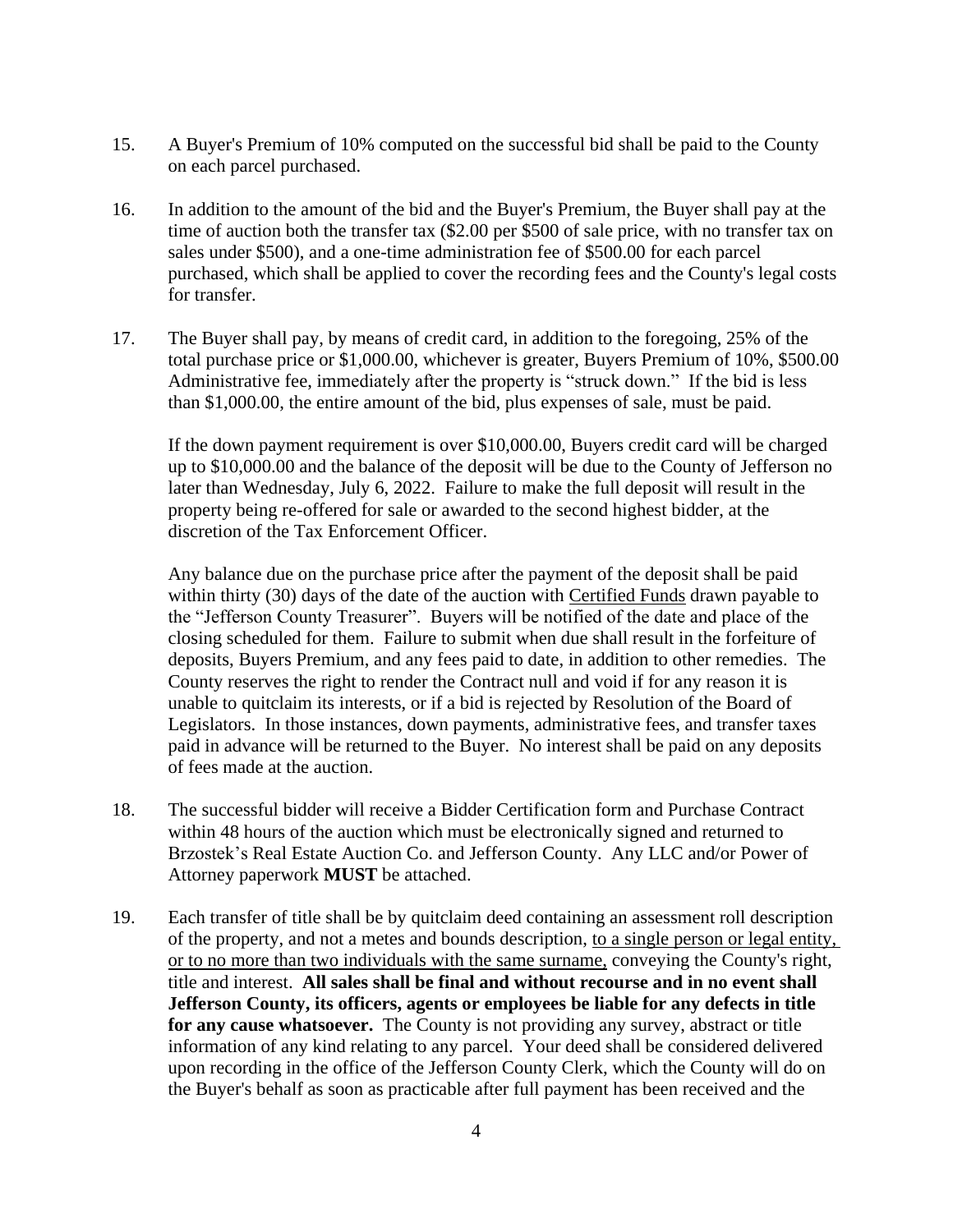closing held. Buyer shall take title subject to the right of redemption of the United States of America, where applicable. Buyer should not exercise any acts of ownership until the deed has been recorded.

- 20. Personal property, if any, found on the premises is not owned by the County and is not part of your purchase. It shall be your obligation to notify and provide the owner with an opportunity to remove the personal property from the premises.
- 21. Evictions, if necessary, are the sole responsibility of the Buyer following execution and recording of the deed of sale.
- 22. The Buyer, by signing the Bidder Certification and closing documents, thereafter, shall hold harmless and indemnify Jefferson County and its officers, employees, agents and representatives, to the extent permitted by law, from any claim based on environmental hazards that may be present on the property.
- 23. Buyer shall be responsible for 2022-2023 village taxes, school taxes, and any other municipal charges (including but not limited to water/sewer district charges) levied against properties which became a lien following the date the County took title to the property and may be paid to the local tax collector. **To avoid such taxes becoming delinquent, Buyer should contact the appropriate local tax collectors as soon as possible to pay current tax balances and notify them of the new ownership.**
- 24. Buyer should receive the 2023 Town and County tax bill for any parcel purchased at the auction on or about January 1, 2023. Failure to receive a tax bill is not a legal excuse for nonpayment or late payment. Contact the Town Tax Receiver if you do not receive a bill in January, 2023. The assessment on property purchased at tax sale can not be changed before the next tentative Town Assessment Roll. A request for a review of your assessment, if desired, should be made to the appropriate Town Assessor before March 1, 2023.
- 25. All bidders acknowledge that they are not the former owner and are not acting as a representative of the former owner. Each quitclaim deed arising from a bid which is less than the total amount of real property taxes due for all years on the parcel, including all interest, fees and penalties, shall contain a provision prohibiting transfer for a period of five (5) years to any person who had owned any interest in the parcel immediately prior to the date on which the petition of foreclosure was filed (For example, November 30, 2021 for properties foreclosed on for 2019 liens).

26. No person or legal entity, who owned any interest in a parcel immediately prior to the date upon which the tax foreclosure petition was filed (For example, November 30, 2021 for properties foreclosed on for 2019 liens), and no agent for such prior owner, shall be permitted to bid, unless the bid is equal to or greater than the total amount of all outstanding taxes, for all years inclusive of all interest, penalties and fees. Such bids shall also be subject to the Buyer's Premium, transfer tax, and the administrative charges applicable to all sales at this auction. In the event that a bid by or for a prior owner has been accepted and later found to be for an amount less than required by